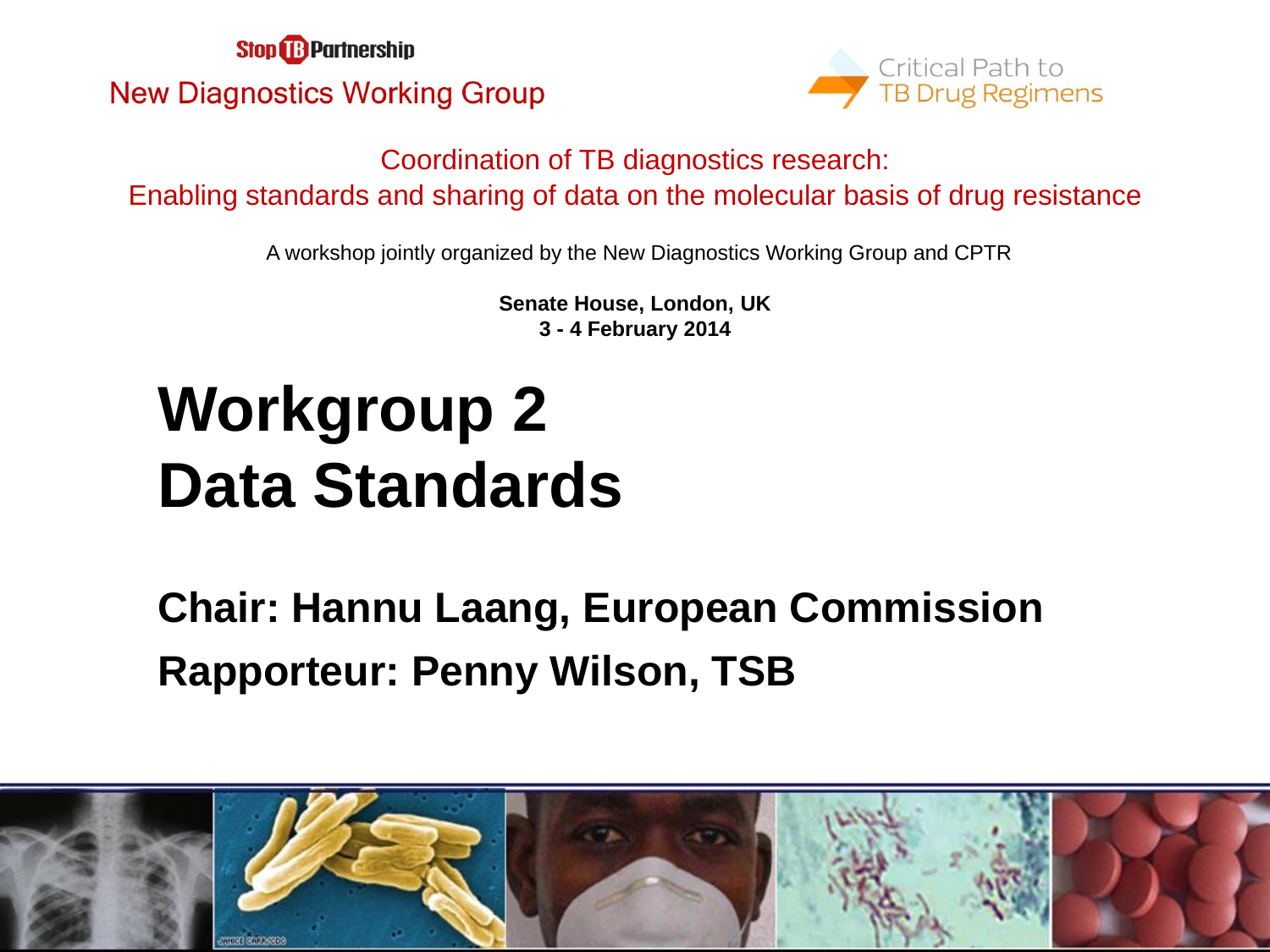### **Objectives**

- Identify which data can be standardized or not and discuss interoperability aspects
- Discuss standards for the entire process behind deposited data from sample collections and preparation through to clinical information
- Clarify how data sets that are available have been organized
- Establish the data format required to enable integration of various databases and efficient data mining
- Define quality metrics for deposited data and a framework for validation at both microbiology and clinical levels
- Ensure correlation between genotypic and phenotypic information, as well as with clinical data
- Discuss how to handle discrepancies (i.e. between a phenotypic and a genotypic assay or within molecular assays)
- Agree on minimum requirements and on who is responsible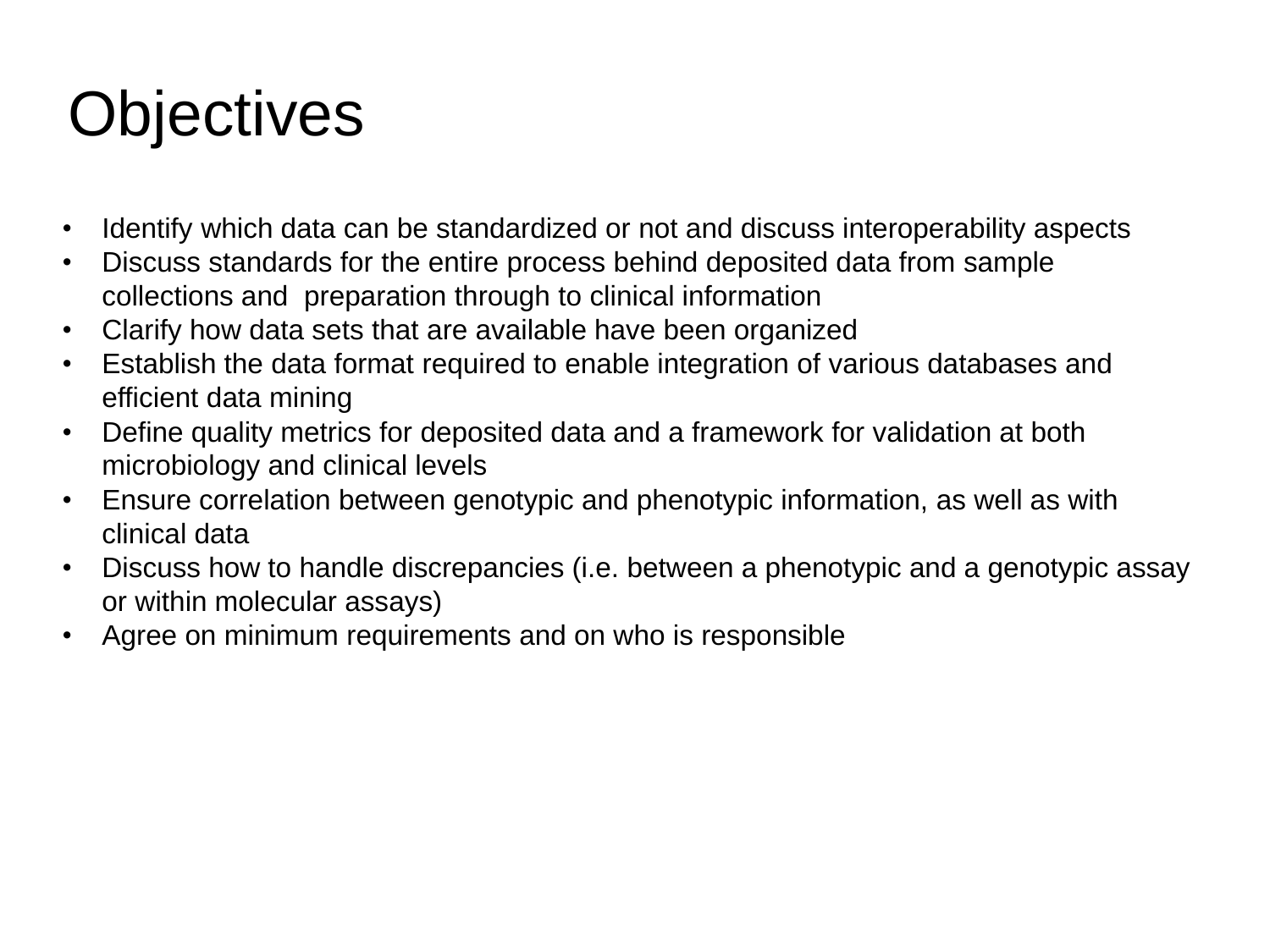#### Some initial thinking…

- Must be TB
- Should be about Dx (other things may come from it but…)
- Need to define key questions
- Difference between prospective and retrospective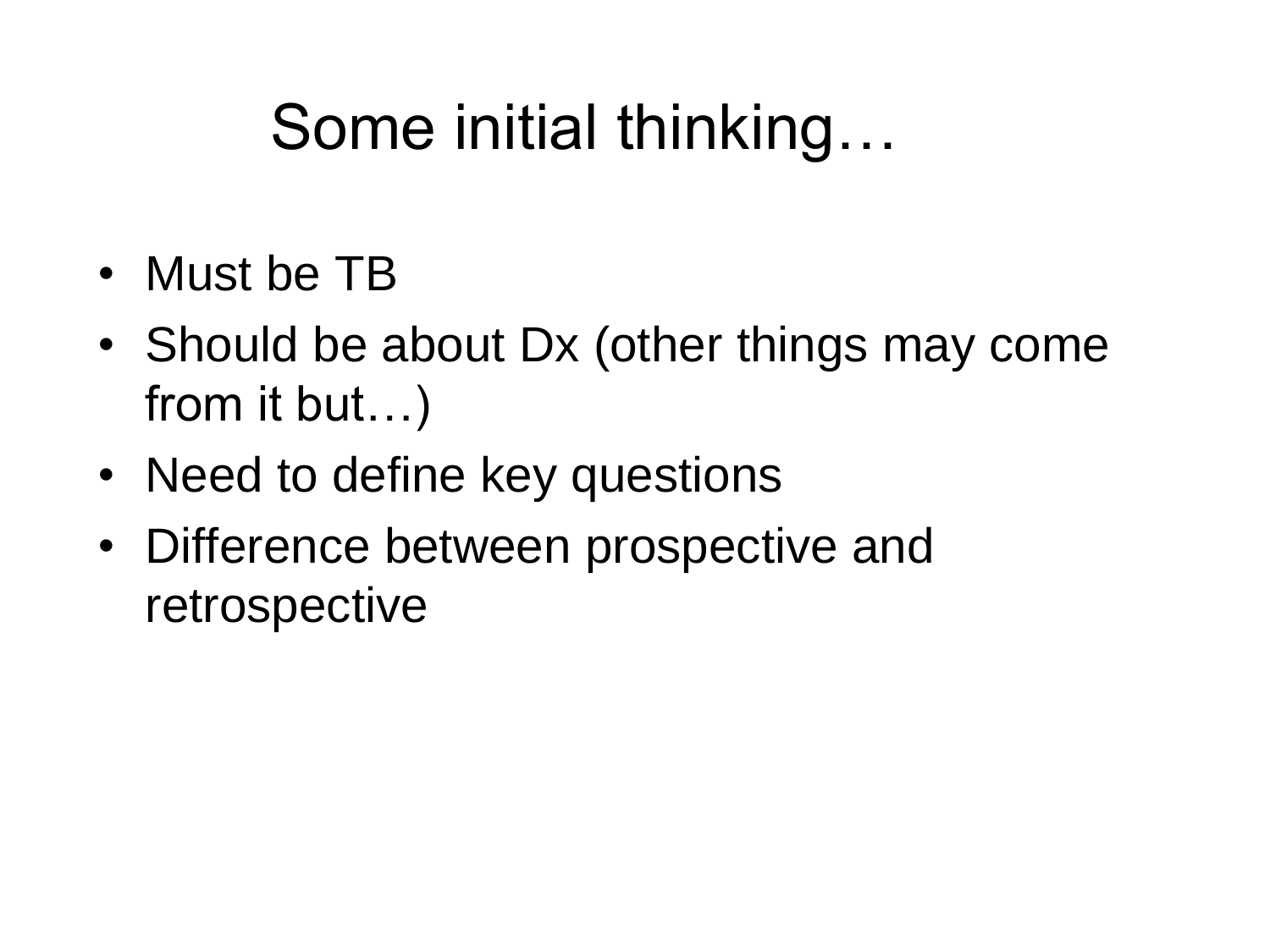# Genotypic, phenotypic, clinical

- Genotypic
	- Final agreement that should be sequence
	- WGS + Targeted
	- Need to define terminology
	- Multiple genotype numbering
	- Define Rv as reference
	- Understand the nature of the data file size of file vs utility, Complete BAM file?
	- Minimum read and coverage?
	- Define optimal and minimum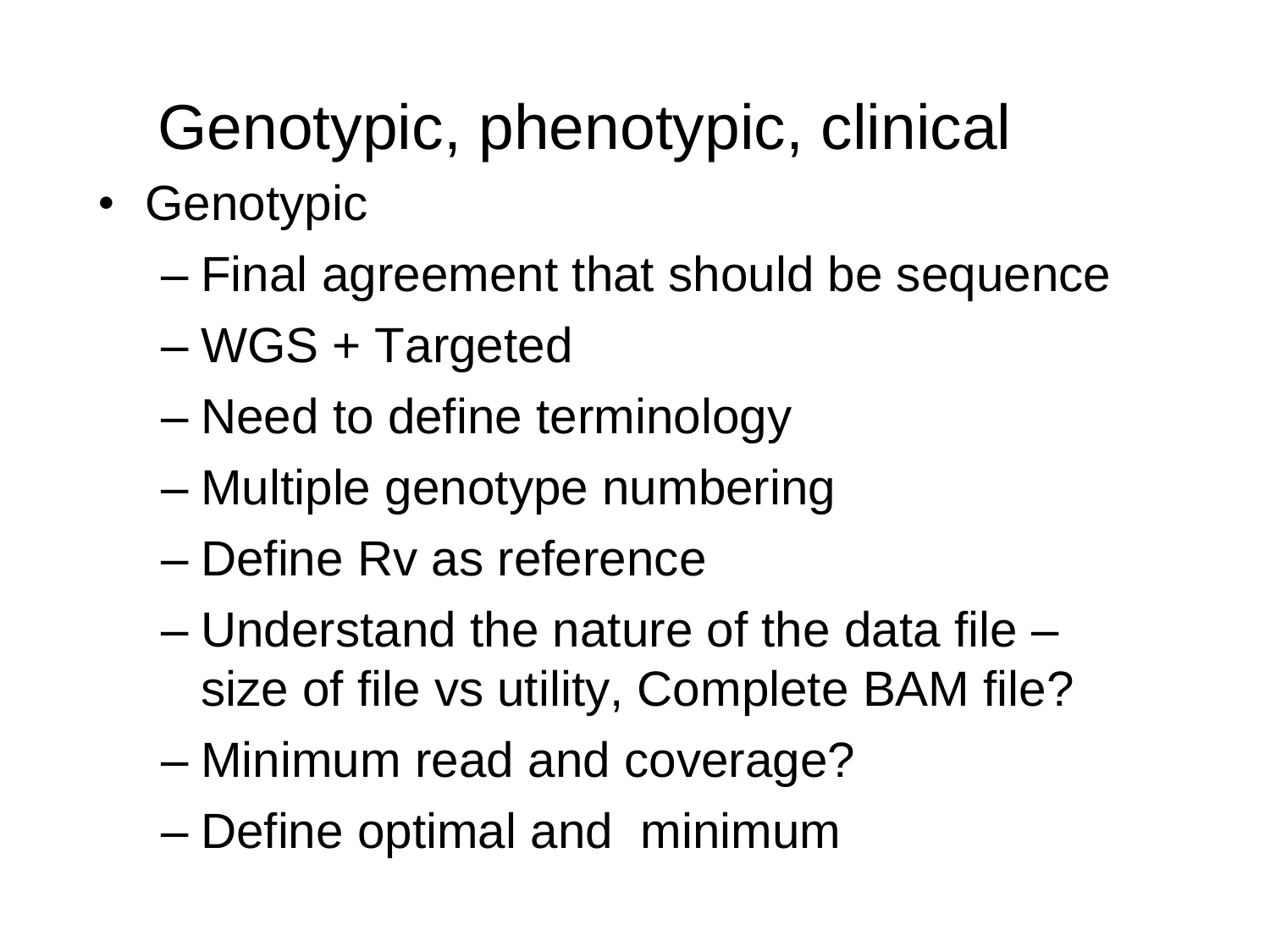#### Genotypic, phenotypic, clinical

- **Phenotypic – need to record**
	- How, where, test protocol, drug concentrations
	- Lab accreditation. EQA
	- Good to record MICs.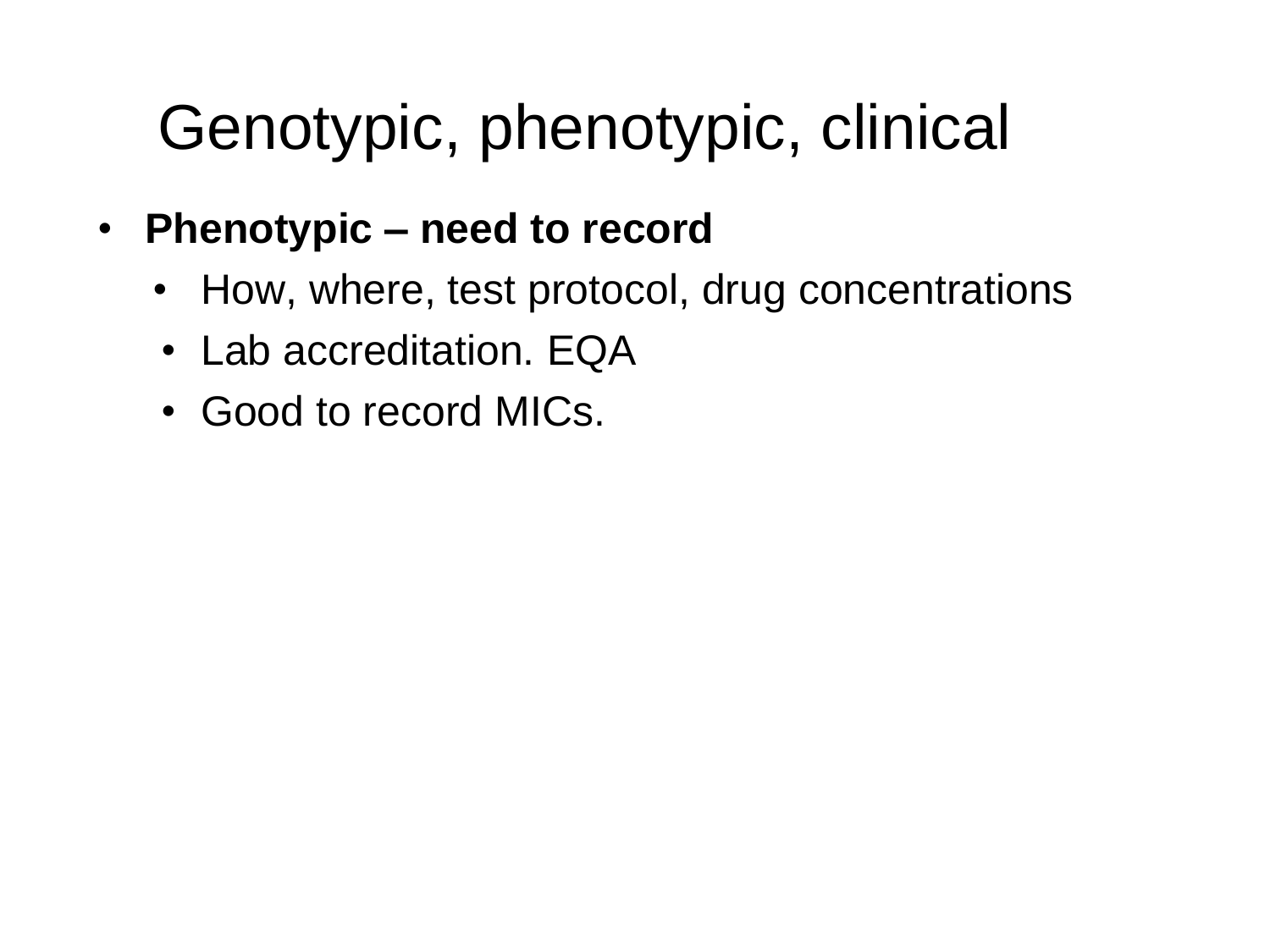# Genotypic, phenotypic, clinical

#### **Clinical**

- Should not be allowed to delay input
- Year of sample
- New vs relapse
- Region of the world
- Treatment regimes challenging to capture
- Define optional accept database with evolve
- 2 out of the 3 (ie G+P, or G+C may be sufficient do we need all 3?)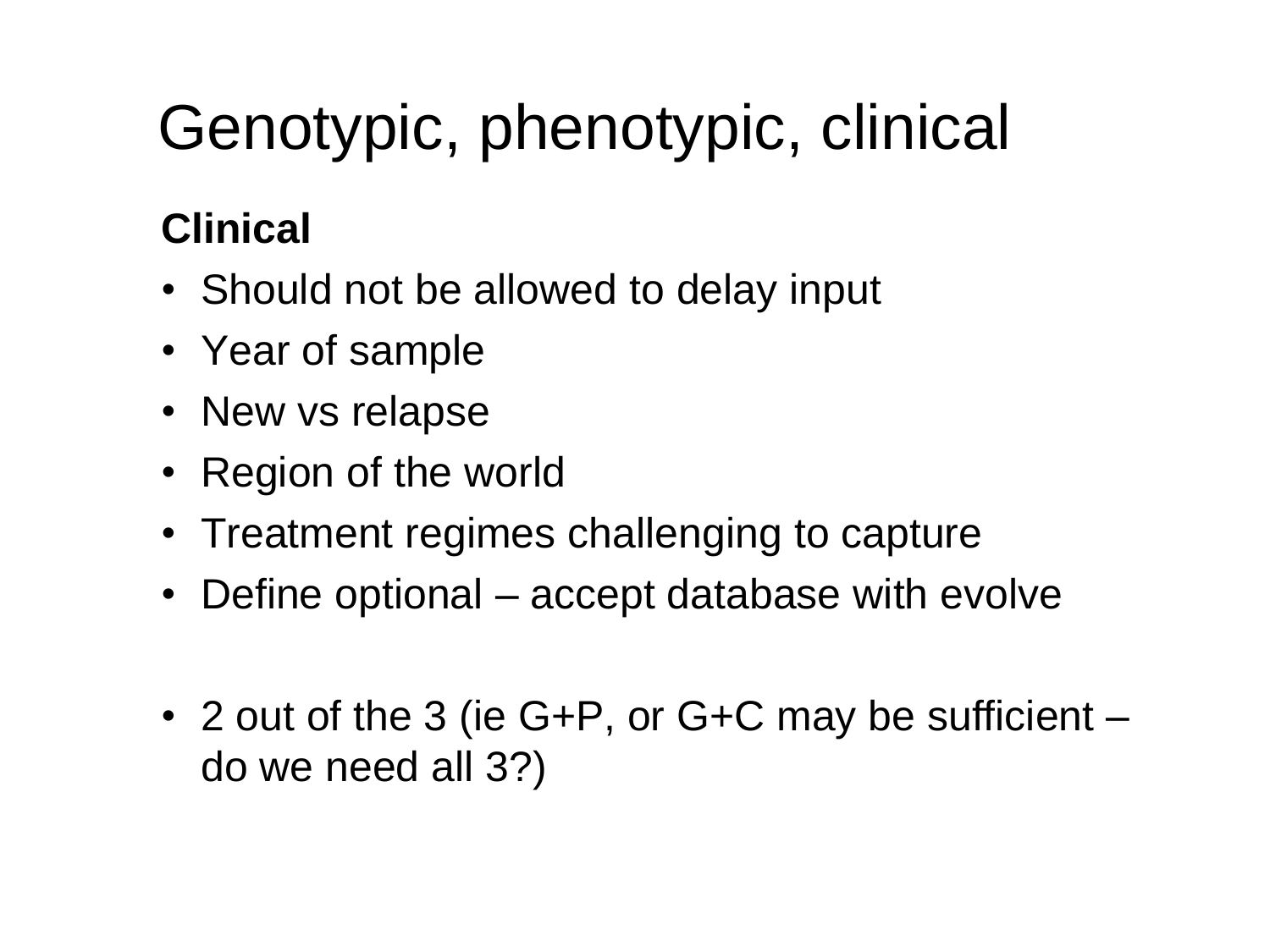## General points

- A need to sit down and define the key questions?
- Accept different levels of quality
- Periodic summary download
- Capture methodology and details of any lab accreditation and EQA
- Quality of data important but better to include than exclude
- Barriers recognised in terms of requirement to publish
- Who will carry out the work?
- Who will pay?